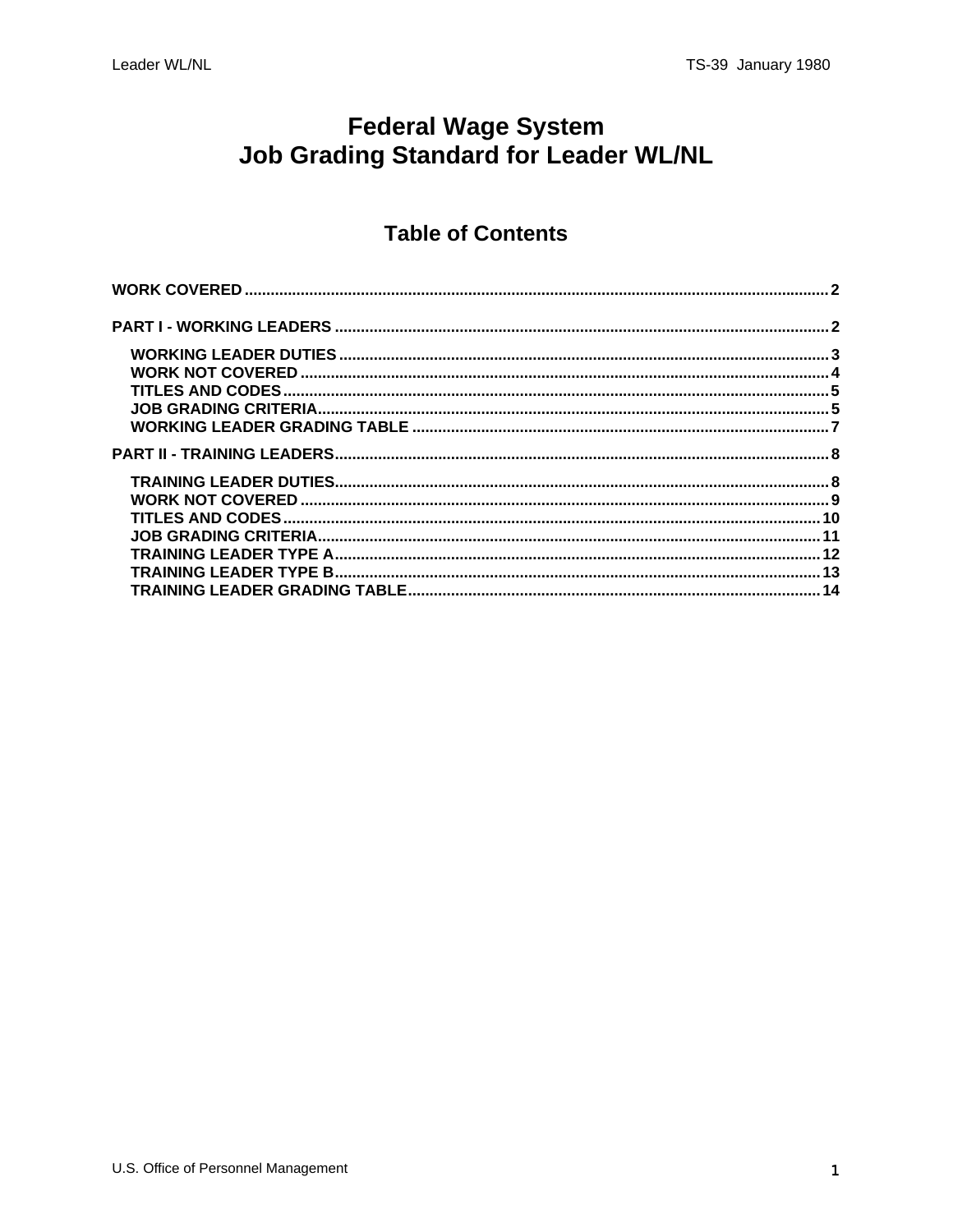# **WORK COVERED**

<span id="page-1-0"></span>This standard is used to grade the jobs of leaders who as a regular and recurring part of their jobs, and on a substantially full time and continuing basis, lead three or more workers to (a) accomplish trades and labor work or (b) train them in the nonsupervisory work of a trades and laboring occupation.

Both types of leaders are responsible to their supervisors for assuring that the work or training assignments of the group led are carried out.

It should be noted that sometimes working and training leader duties are assigned in a manner that does not meet the requirements for coverage under this standard. Examples of such duties which are not covered by the standard are those performed only in the absence of the regular working or training leader, to "assist" working or training leaders to meet emergency workloads, on a rotating basis with other employees, or for training purposes to gain qualifying experience for a higher grade position. Duties such as these do not meet the requirement that they be performed as a regular and recurring part of the job, and on a substantially full time and continuing basis. (When such a situation occurs, the position involved is graded under the regular nonsupervisory grading structure and not under the leader structure.)

In other situations, employees have leader type responsibility on a regular but periodic or intermittent basis (e.g., for one day in every five day work week or for one week in every month). Although such employees have leader responsibility as a regular and recurring part of their jobs, in such situations the leader responsibility is not exercised on a substantially full time and continuing basis as required for coverage under this standard. (When such a situation occurs, the position is graded under the regular nonsupervisory grading structure and not under the leader structure.)

Part I of this standard contains additional information, instructions, and the criteria to be used in grading the jobs of working leaders.

Part II of this standard contains additional information, instructions, and the criteria to be used in grading the jobs of training leaders

# **PART I - WORKING LEADERS**

Working leaders must have the ability to lead three or more other workers to accomplish trades and labor work, including as a paramount requirement, sufficient skill in and knowledge of the trades and labor work performed by the group led to effectively carry out the duties of working leaders outlined below. Working leaders also perform regular nonsupervisory (i.e., non-leader) work that is usually of the same kind and level as that done by the group led.

Thus, working leaders in positions covered by this standard are nonsupervisory workers who, in addition to the exercise of leader responsibility, perform regular nonsupervisory (i.e., non-leader)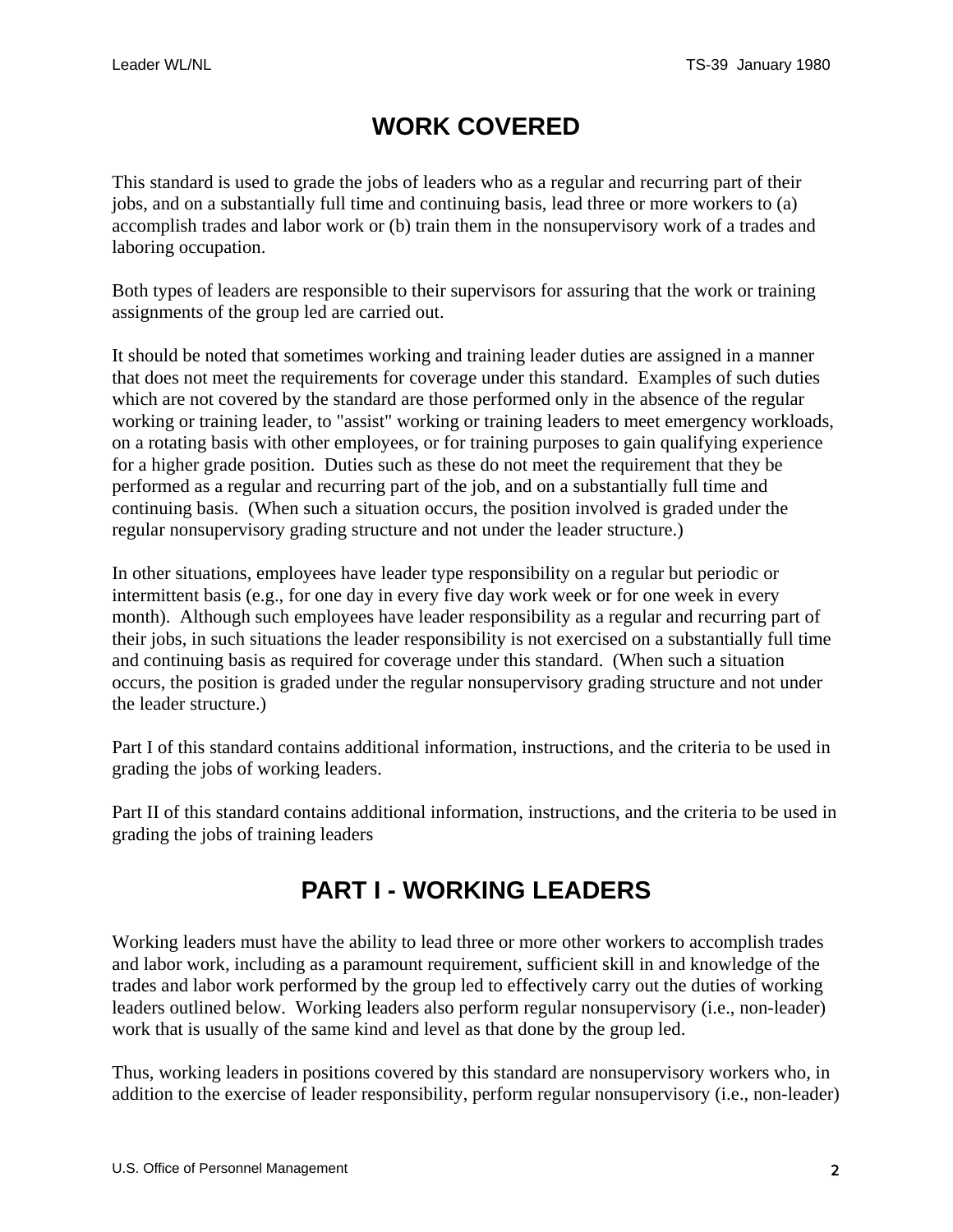<span id="page-2-0"></span>trades and labor work as members of the work crews or groups they lead. Typically, working leader tasks, such as these listed in this standard are performed by leaders at various times throughout the work day (or work shift) as needed or as otherwise appropriate. Thus, the working "leader" tasks are mingled with the accomplishment of other regular nonsupervisory (non-leader) work. The amount of time spent by working leaders in accomplishing leader tasks, as distinct from regular non-supervisory work, varies with work situations and operating needs.

However, the leader responsibility assigned to a position remains in effect and continues to be exercised even when, as discussed above, the leader is personally engaged at various times during the workday (or shift) in non-leader work. Therefore, the percentage of time during a work day (or shift) spent in the performance of "leader" tasks should not in itself be considered in determining whether positions meet the criteria for coverage as leader under this standard. Rather, in addition to all other criteria, users of the standard must consider whether leader responsibility has been assigned officially by competent management authority as a regular and recurring part of the job and is (or, in the case of a vacant position, will be) exercised on a substantially full time and continuing basis.

# **WORKING LEADER DUTIES**

Typical duties of a working leader are:

- Passing on to other workers the instructions received from supervisors and getting work started, e.g., by assigning the immediate tasks to be performed by individual members of the group led;
- Working along with other workers and setting the pace;
- Demonstrating proper work methods;
- Seeing to it that needed plans, blueprints, materials, and tools are available, and that needed stock is obtained from supply locations;
- Obtaining needed information or decisions from supervisors on problems that come up during the work;
- Maintaining a current knowledge, and answering questions of other workers on procedures, policies, written instructions, and other directives (for example, technical orders);
- Seeing to it that there is enough work to keep everyone in the work crew busy;
- Checking work while in progress and when finished to see whether the supervisor's instructions on work sequence, procedures, methods, and deadlines have been met;
- Urging or advising other workers to follow instructions received from supervisors, and to meet deadlines;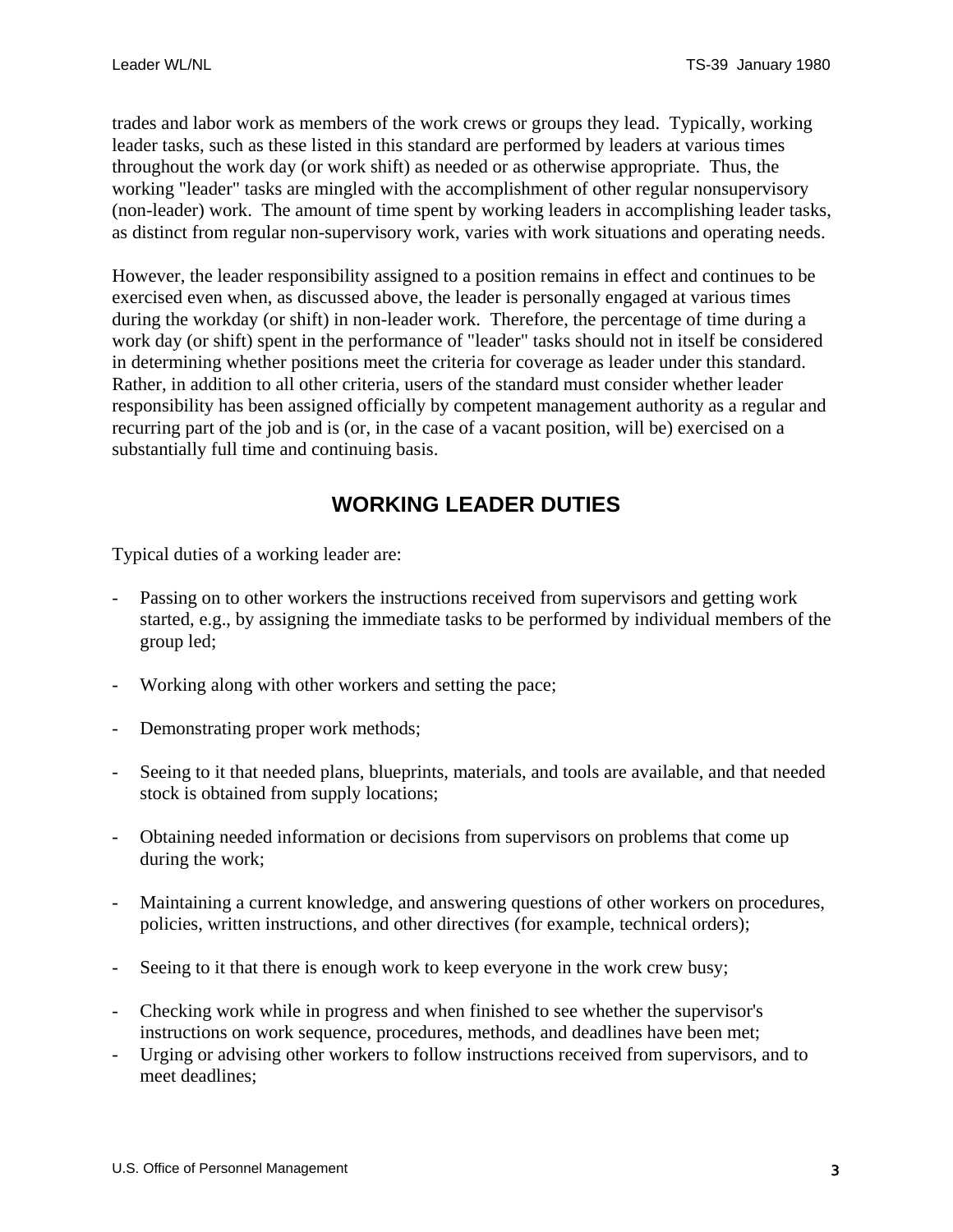- <span id="page-3-0"></span>Assuring that safety and house keeping rules are followed (for example, assuring that limits of safe machine operation are not exceeded and that all tools are used properly);
- Reporting to supervisors on status and progress of work, and causes of work delays; and
- Answering questions of supervisors on overall work operations and problems (for example, concerning, additional on-the-job training requirements for individual employees).

### **WORK NOT COVERED**

#### *The jobs of the following kinds of employees should not be graded as working leaders under this standard:*

- Employees who are accountable as supervisors for planning, scheduling, and directing work operations, evaluating work performance, and taking necessary action to assure that the work of subordinate employees meets standards of quantity and quality. (A separate grading standard is provided for supervisors.)
- Employees who have "shift" responsibility in utility operations, but do not lead three or more other workers. (On night shifts and during weekends, one employee may be in charge of work operations when a supervisor is not available for technical advice and guidance. This may require the performance of additional and more responsible duties in locating problems, determining and taking actions necessary to maintain operations, and relaying instructions to the person in charge of the next shift, including problems encountered and actions taken.) The position of such an employee is graded under the nonsupervisory grading structure.
- Employees who in performing their own work are assisted by helpers, laborers, or other lower-level workers.
- Employees who have "project" responsibility but do not lead other workers. In some work situations, employees are responsible for projects where some of the work needed to complete the projects is done ("farmed-out") by other employees. Where the other employees do such work under the immediate direction of their regular supervisor, the job of the employees with "project" responsibility is considered to be nonsupervisory (i.e., non-leader) in nature.
- Employees who are responsible for work assignments, requiring only one or two other workers. The jobs of such employees have as their primary responsibility personal work accomplishment. Responsibility for work assignments involving one or two other persons is not sufficient to warrant being graded as a leader. Such jobs are graded under the appropriate nonsupervisory grading standards.

In some situations, work may be done by persons other than civilian Federal employees, such as patients or inmates of institutions, military personnel, and others. In determining whether an employee is a working leader, such persons should be counted if the employee is responsible for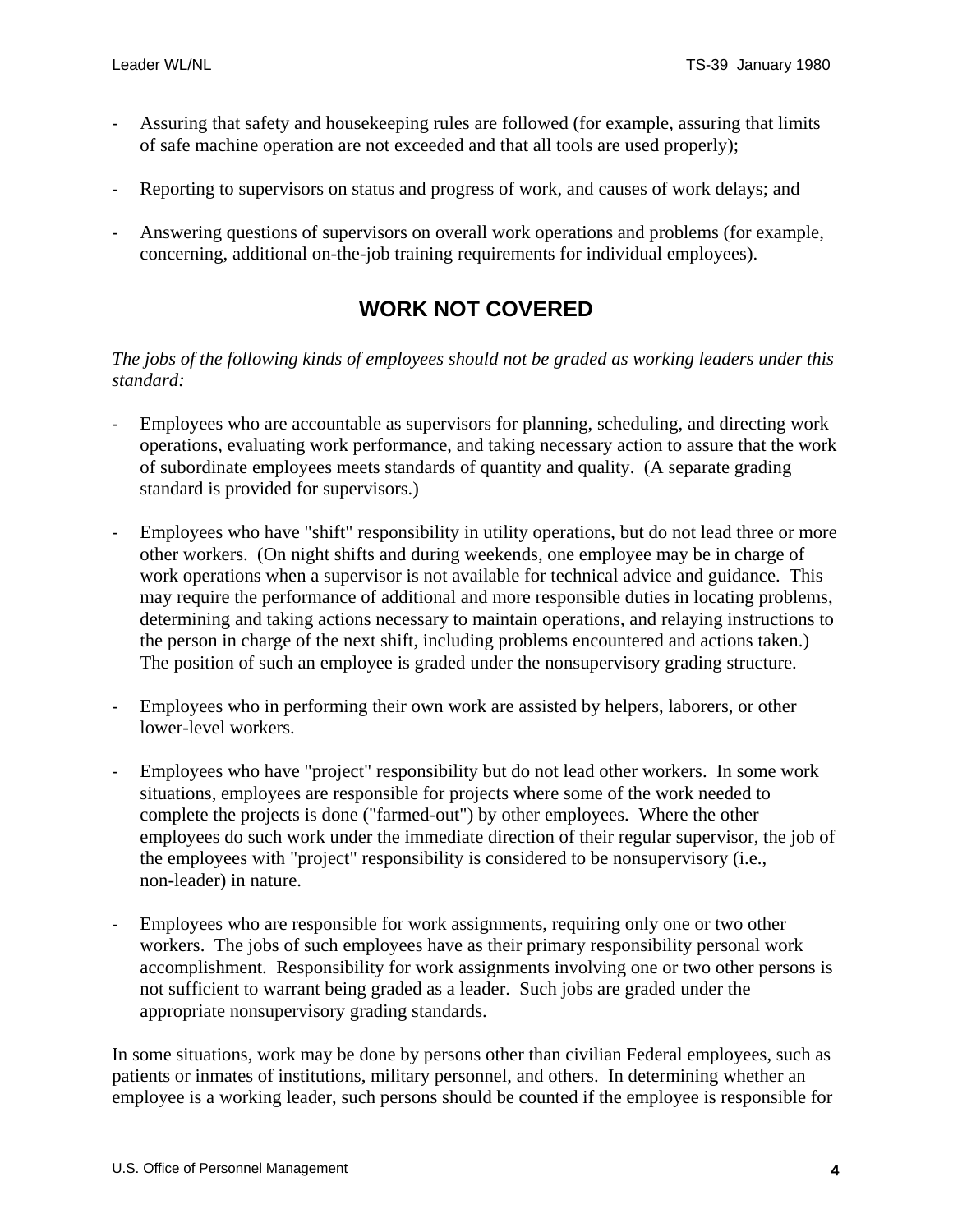<span id="page-4-0"></span>their work assignments on a substantially full-time and continuing basis, as a regular and recurring part of the job.

## **TITLES AND CODES**

Jobs covered by this standard which involve leading other workers to accomplish trades and labor work are identified by adding the word "*Leader*" to the job title of the occupation in which the working leader is qualified *and* which reflects the nonsupervisory work performed by the leader. For example:

#### **CARPENTER LEADER PAINTER LEADER ELECTRICIAN LEADER**

The occupational code of a working leader job is the same as the code for the occupation reflected in the title.

## **JOB GRADING CRITERIA**

Under this standard, working leader jobs are graded on the basis of the highest level of nonsupervisory work **led**. The resulting leader grade reflects the relative worth of the working leader job being graded in comparison with other working leaders, and its direct pay relationship to the employees led.

A minimum of **three** workers led is required for coverage under this standard. However, except for this minimum requirement, *the number of workers led and the variety of occupations in which they perform work does not affect the grade of a working leader job.*

Because of the limited nature of leader responsibility, these factors do not significantly affect the difficulty and responsibility involved in performing the duties of a leader. Thus, where the employees of the group led perform work at the same grade in a variety of occupations, an extra grade could not be added because of that variety to the level on nonsupervisory work used in grading the working leader job. However, where the number of workers led is more than 12, the job should be carefully reviewed to determine whether it is really that of a working leader covered by this standard rather than that of a supervisor.

In applying the grading table to working leader jobs, the grade to be used usually is the grade of the highest level nonsupervisory employee in the group led (other than the leader). However, care should be taken to assure that this grade reflects the level of the nonsupervisory work actually led. For example:

The grades of employees assigned to a work crew from a "pool" may reflect the level of their other work assignments rather than the work they do when they serve as members of the work crew.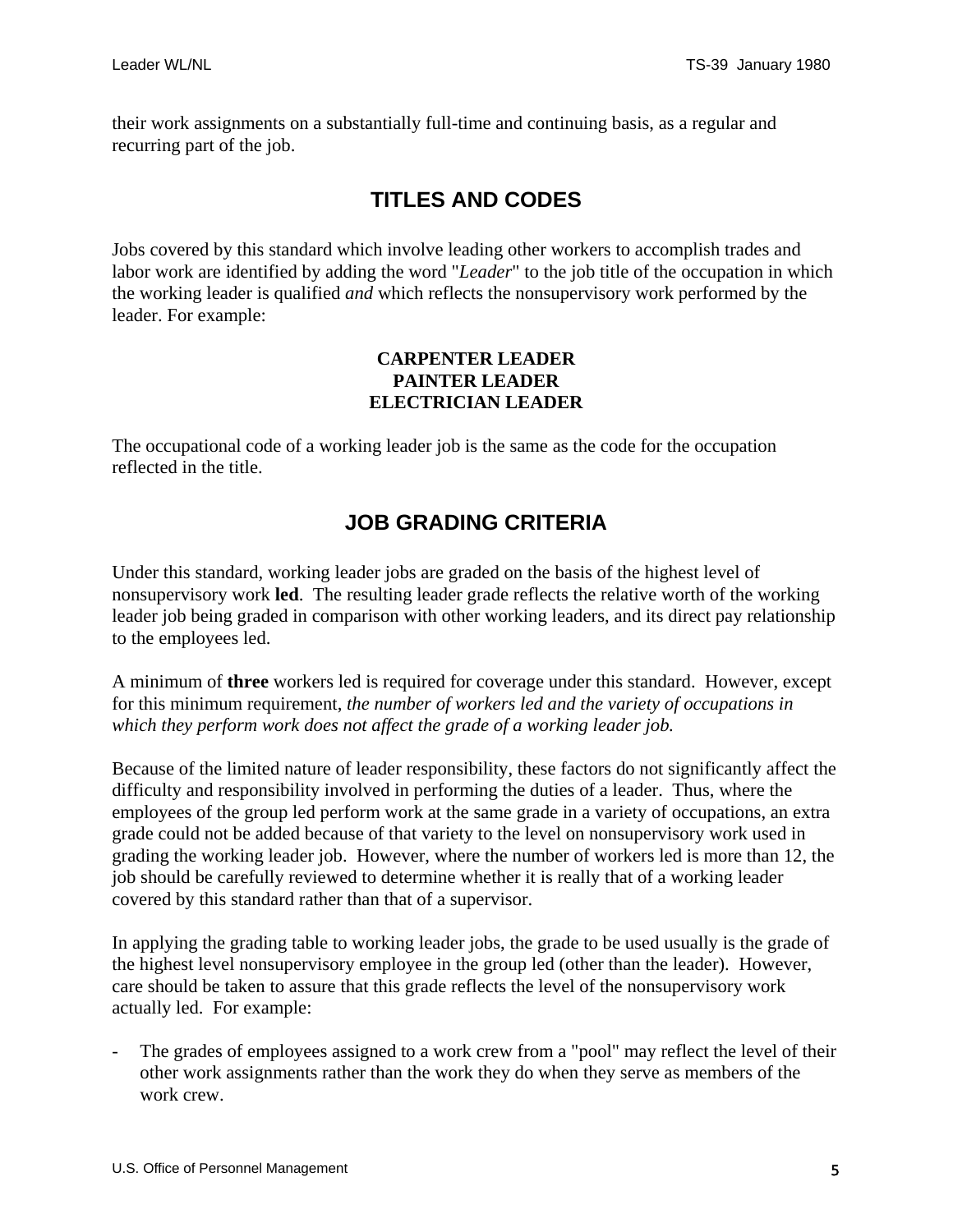- The highest level employee assigned to the group led may do work in an occupation in which the working leader is not fully qualified. The level of such work should be used to grade the working leader job only where the leader, although not fully qualified, has enough knowledge of the occupation to lead the work involved (for example, pass on instructions from the supervisor, assign immediate tasks to be performed, demonstrate work methods, check work, and report to the supervisor on work status or cause of work delays).
- The highest level employee, although assigned to the group, may receive little or no leadership from the working leader in performing his work (for example, where the employees are "experts" in their work, or perform above the normal journey worker level of their occupation). In this case, the grade of the highest level employee does not reflect the level of the nonsupervisory work actually led, and should not be used to grade the working leader job.

Thus, in grading working leader jobs, consider only work where the leader performs all or most of the working leader duties described in this standard under [WORK COVERED.](#page-1-0)

Where the nonsupervisory (non-leader work personally done by a working leader is at a higher grade than the work done by the employees led, the nonsupervisory (non-leader) work and the working leader duties first, are graded separately. The final grade of such a job is then determined by selecting the working leader grade or regular nonsupervisory grade which results in the highest pay rate for the employee. (Note: Where the final grade of such a job is based on its non supervisory- non-leader) work, the job is titled, coded and graded as a regular non-supervisory job, and not as a working leader job. However, the fact that such an employee performs working leader duties can be shown by adding in parenthesis the word "Leader" to the basic nonsupervisory title, for example, Carpenter (Leader) NA or 4607-9.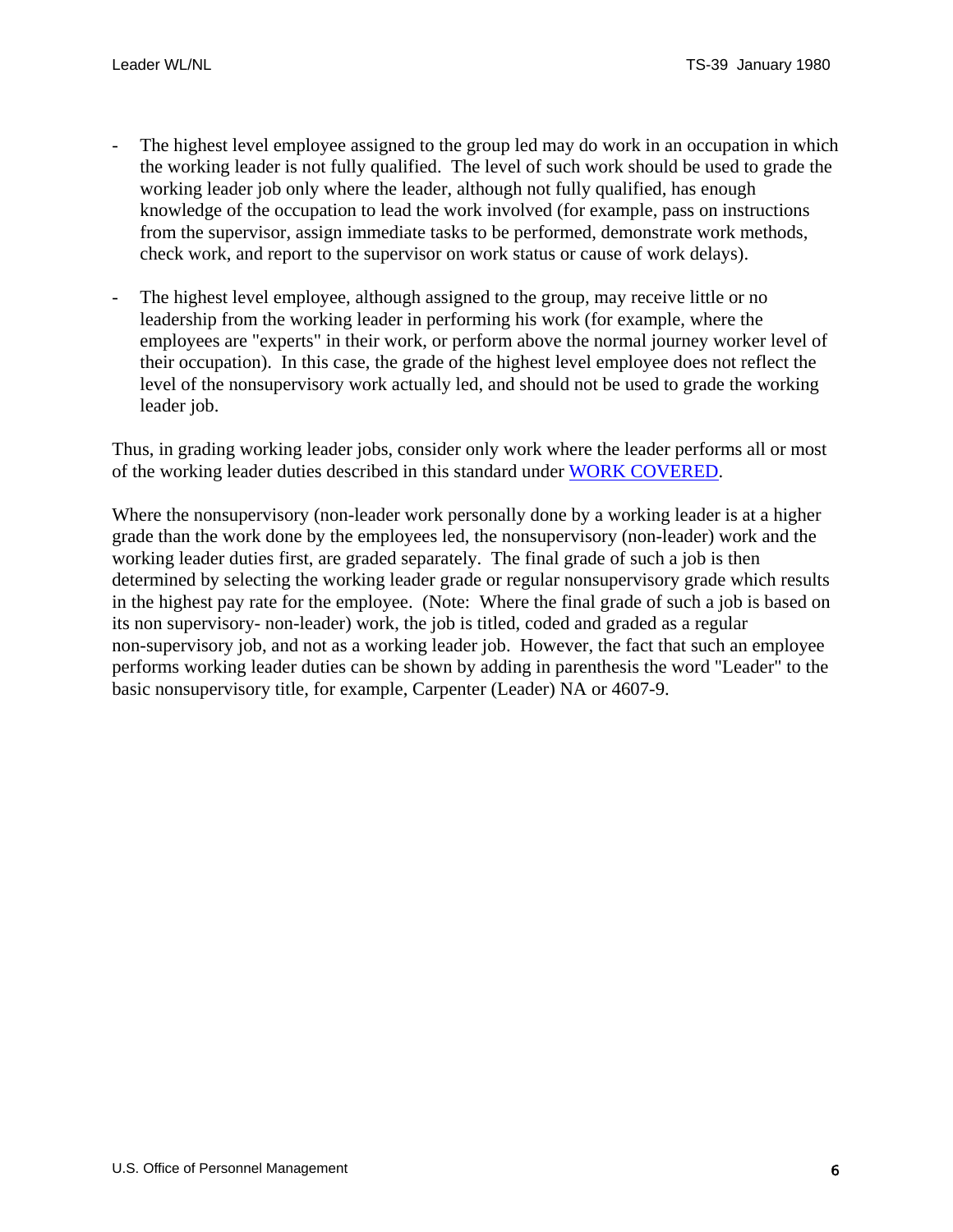# **WORKING LEADER GRADING TABLE**

<span id="page-6-0"></span>After determining the highest level of nonsupervisory work led, use the grade determination chart below to arrive at the grade level for the working leader job.

| <b>GRADE DETERMINATION CHART</b>      |                                  |  |  |
|---------------------------------------|----------------------------------|--|--|
| <b>Level of Highest Grade</b><br>Work | <b>Led by the Working Leader</b> |  |  |
| Grade                                 | <b>WL/NL Grade</b>               |  |  |
| $\mathbf{1}$                          | $\mathbf{1}$                     |  |  |
| $\boldsymbol{2}$                      | $\boldsymbol{2}$                 |  |  |
| $\overline{\mathbf{3}}$               | 3                                |  |  |
| $\overline{\mathbf{4}}$               | $\overline{\mathbf{4}}$          |  |  |
| 5                                     | 5                                |  |  |
| 6                                     | 6                                |  |  |
| 7                                     | 7                                |  |  |
| 8                                     | 8                                |  |  |
| 9                                     | 9                                |  |  |
| 10                                    | 10                               |  |  |
| 11                                    | 11                               |  |  |
| 12                                    | 12                               |  |  |
| 13                                    | 13                               |  |  |
| 14                                    | 14                               |  |  |
| 15                                    | 15                               |  |  |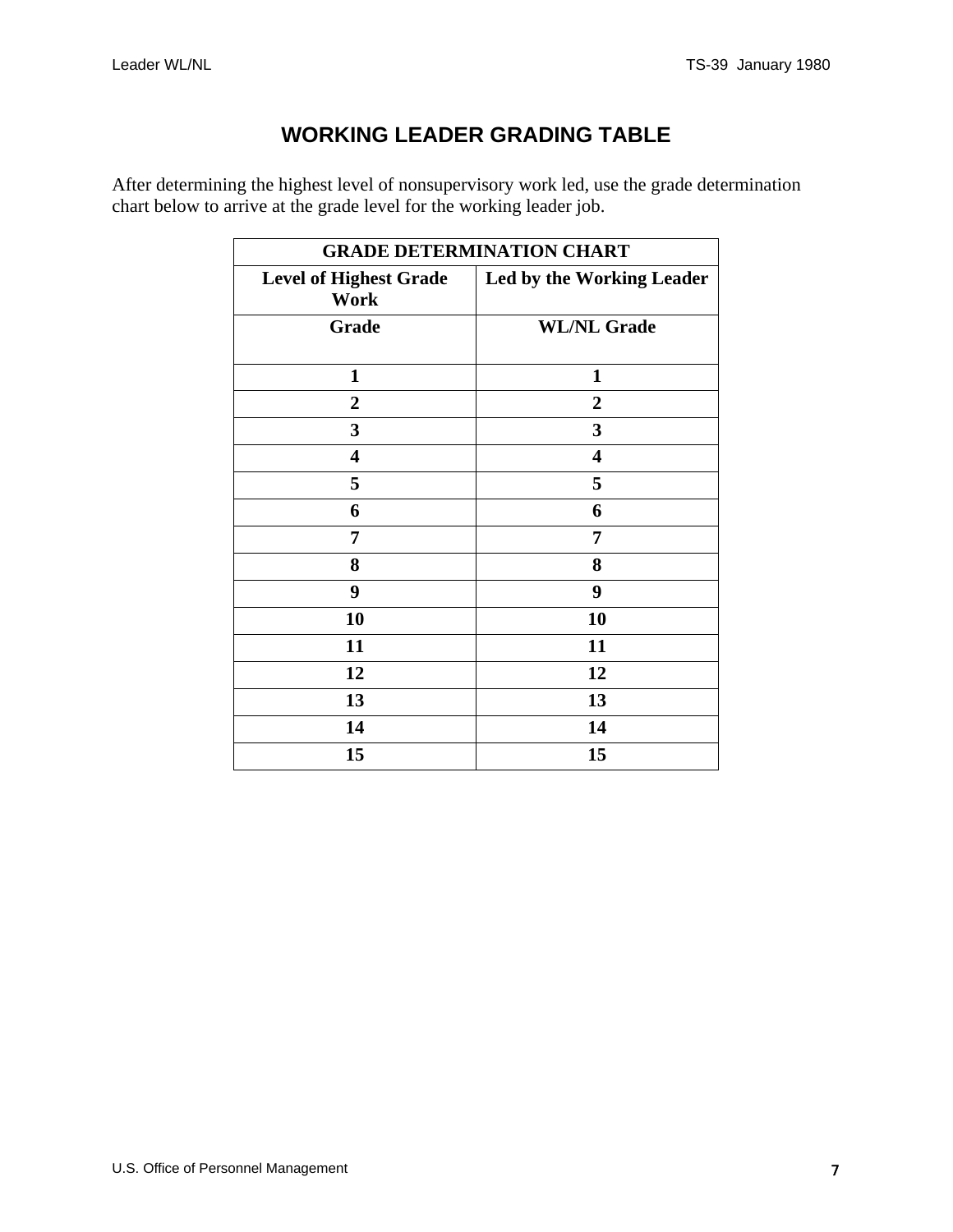# **PART II - TRAINING LEADERS**

<span id="page-7-0"></span>Training leaders must have the ability to lead 3 or more workers in performing trades and labor training assignments, including as a paramount requirement sufficient skill in and knowledge of the trades and labor occupation or work in which training is given to effectively carry out the duties of training leaders outlined below. Training leaders also must have, as a second requirement, practical knowledge of the methods and techniques of instruction.

### **TRAINING LEADER DUTIES**

Typical duties of a training leader are:

- Conducting training sessions designed to update, improve, or upgrade the knowledge and skills of others;
- Selecting, modifying, and using various instructional methods and techniques;
- Obtaining textbooks, magazines, bulletins, charts, educational and instructional media, directives, and other training materials for use during training sessions, and developing training materials as needed;
- Showing others proper trade techniques and practices, and explaining safety precautions to be followed in setting up machinery and equipment, and giving instruction in the use of layout techniques, power tools, materials, measuring devices, precision instruments, and safety devices;
- Making class and outside work assignments consistent with daily lesson plans, scheduling practical exercises to accommodate time limitations, and monitoring class work to ascertain progress;
- Encouraging good class attendance and conduct, and motivating other workers to achieve training objectives;
- Offering counsel and guidance to those striving to improve performance in the training course;
- Evaluating the progress of workers in terms of such factors as interest, cooperation, assimilation of basic fundamentals and theory, and practical application of work methods;
- Developing and administering informal examinations of workers to test their progress in the training;
- Maintaining individual progress charts showing type of work and equipment worked on, and performance rating for each type of work; and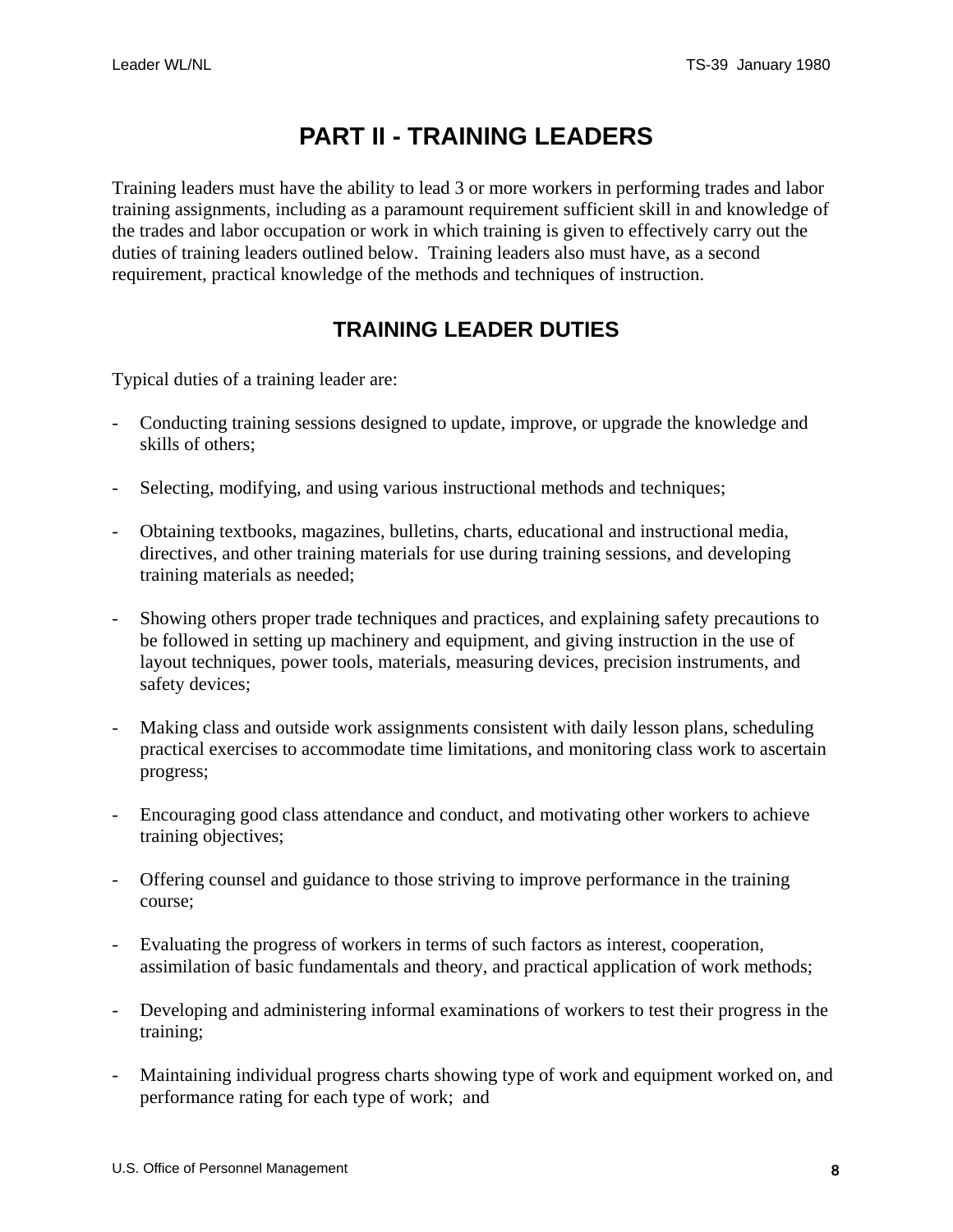<span id="page-8-0"></span>Discussing with shop supervision and training personnel, problems and other issues concerning the training of workers.

### **WORK NOT COVERED**

*The jobs of the following kinds of employees should not be graded as training leaders under this standard:* 

- Employees in positions that primarily involve advising on and promoting apprenticeship training for workers in industry. (See the Apprenticeship and Training Series, GS-0243.)
- Employees in positions that involve staff assistance to agency management in the job orientation, training, and planned development of employees within the Federal Government, when the key requirement is a knowledge of the objectives, methods, and organization of personnel management, in addition to training knowledge. (See the Human Resources Management Series, GS-0201.)
- Employees in positions that require the application of full professional knowledge of the theories, principles, and techniques of instruction. (See Education and Vocational Training Series, GS-1710.)
- Employees in positions that require practical but less than full professional knowledge of the methods and techniques of instruction when such positions do not have as their paramount requirement (a full knowledge and experience at the target level in the trade or craft for which personnel are being trained or (b) trade experience and knowledge of sufficient depth and range at the level of the trade at which they are giving training to permit them to extend and improve the skills of others. For example, in some situations, trade or trade related courses such as electricity, surveying, air conditioning and refrigeration controls, industrial and commercial heating, electronics, teletype maintenance, aircraft fundamentals, and flight engineering are taught from textbooks, manuals, and other reference material in a classroom and laboratory setting. Various instructional techniques are used such as lecturing, discussion, and demonstrations. Also utilized are training aids such as movies, slides, flip charts, video tape, transparencies, and laboratory models for demonstrating the practical application of theory. No on-the-job training is provided. This instruction is conducted in the traditional classroom or laboratory/workshop situation and is designed to provide the student with the fundamentals and rudimentary skills of a trade or craft. The courses are typically highly structured, short, and repetitive.

Although in such situations instructors may be required to have some trade background, knowledge and experience in a trade, craft, or laboring occupation is not a paramount requirement. (See the Training Instruction Series, GS-1712.)

Employees in positions which have as their paramount requirement knowledge of the principles and techniques of recreation. Such positions may include instructional work such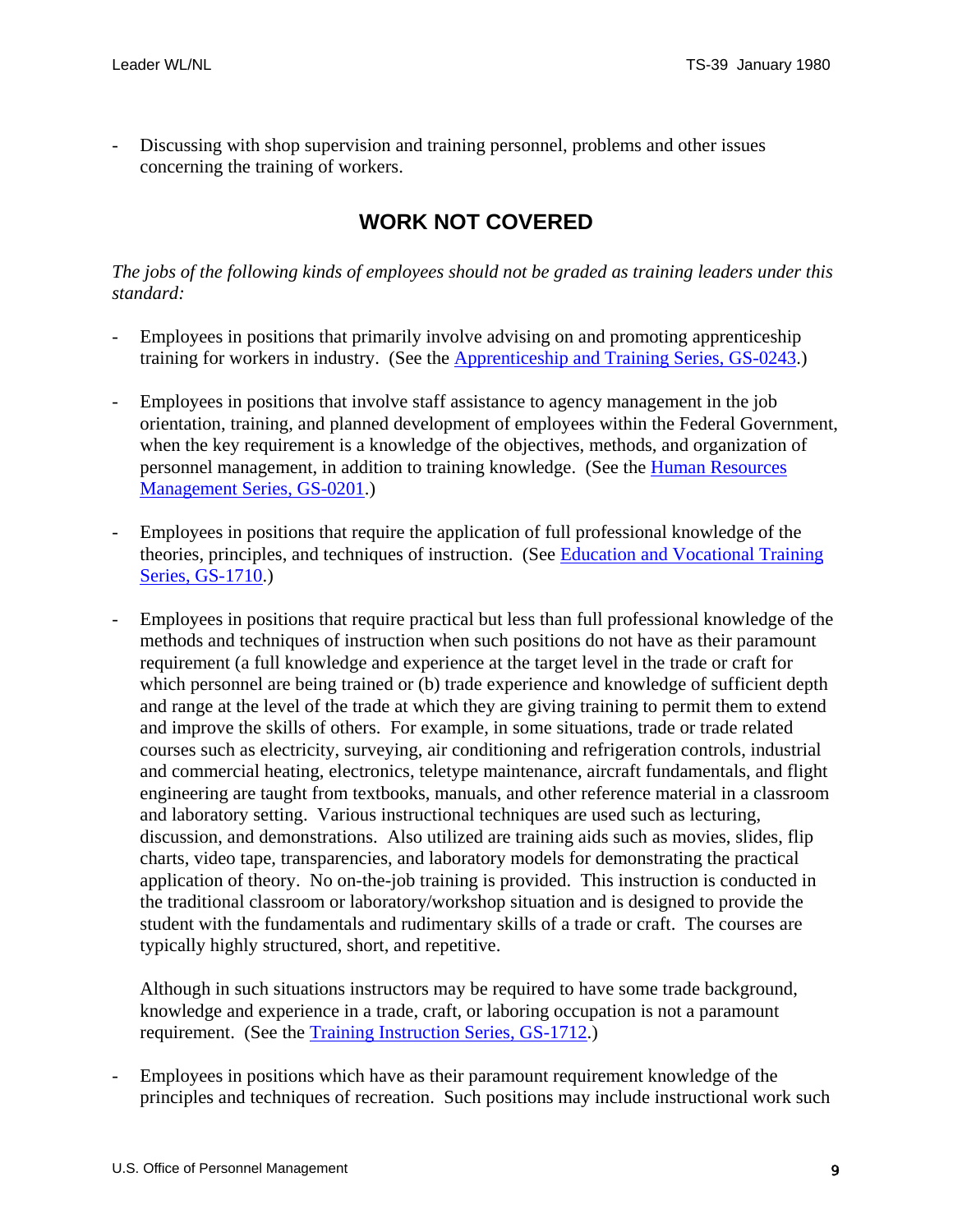<span id="page-9-0"></span>as personally providing instruction in specialized arts and handicrafts or in trades such as automobile repair and carpentry. Although the personal instruction in "blue collar" trades provided by these positions occasionally may exceed the elementary skill level, the positions do not have as their paramount requirement experience and knowledge of the involved trade. (See the Recreation Specialist Series, GS-0188.)

- Employees in positions in which some knowledge of various trades and manual laboring procedures is desirable or even required, but do not have as their paramount requirement knowledge and experience in performing the work of a specific trade and laboring occupation. For example, courses such as industrial safety, mechanical drawing, oral communications, and industrial organization are excluded when their contents apply alike to various occupations, and do not necessitate knowledge and skill in a particular trade on the part of the person giving the training.

In any trade, higher level workers may, as a normal part of their duties, be required to direct or guide lower grade workers who have been assigned to assist in accomplishing the same work project. Experienced workers in a trade may also be required to demonstrate or explain particular work methods and procedures to personnel receiving on-the-job training in the trade. Such responsibilities do not warrant extra grade consideration. In other situations, employees may be selected to receive special training such as in new techniques and methods, or in the operation and maintenance of new equipment, and then be required to demonstrate what was learned to other workers. These demonstrations are informal and require few special instructional techniques or communicative skills of the demonstrator. Nor is the demonstrator responsible for the degree to which others learn from the demonstrations. In situations such as these, the demonstrator's position is not graded under this standard.

# **TITLES AND CODES**

Jobs covered by this standard which involve leading other workers for the purpose of training them in trades and labor work are identified by adding the words "*Training Leader*" to the job title of the occupation in which the training leader is qualified to conduct training courses. For example:

#### **PIPEFITTER TRAINING LEADER FORK LIFT OPERATOR TRAINING LEADER WELDER TRAINING LEADER**

The occupational code of a training leader job is the same as the code for the occupation reflected in the title.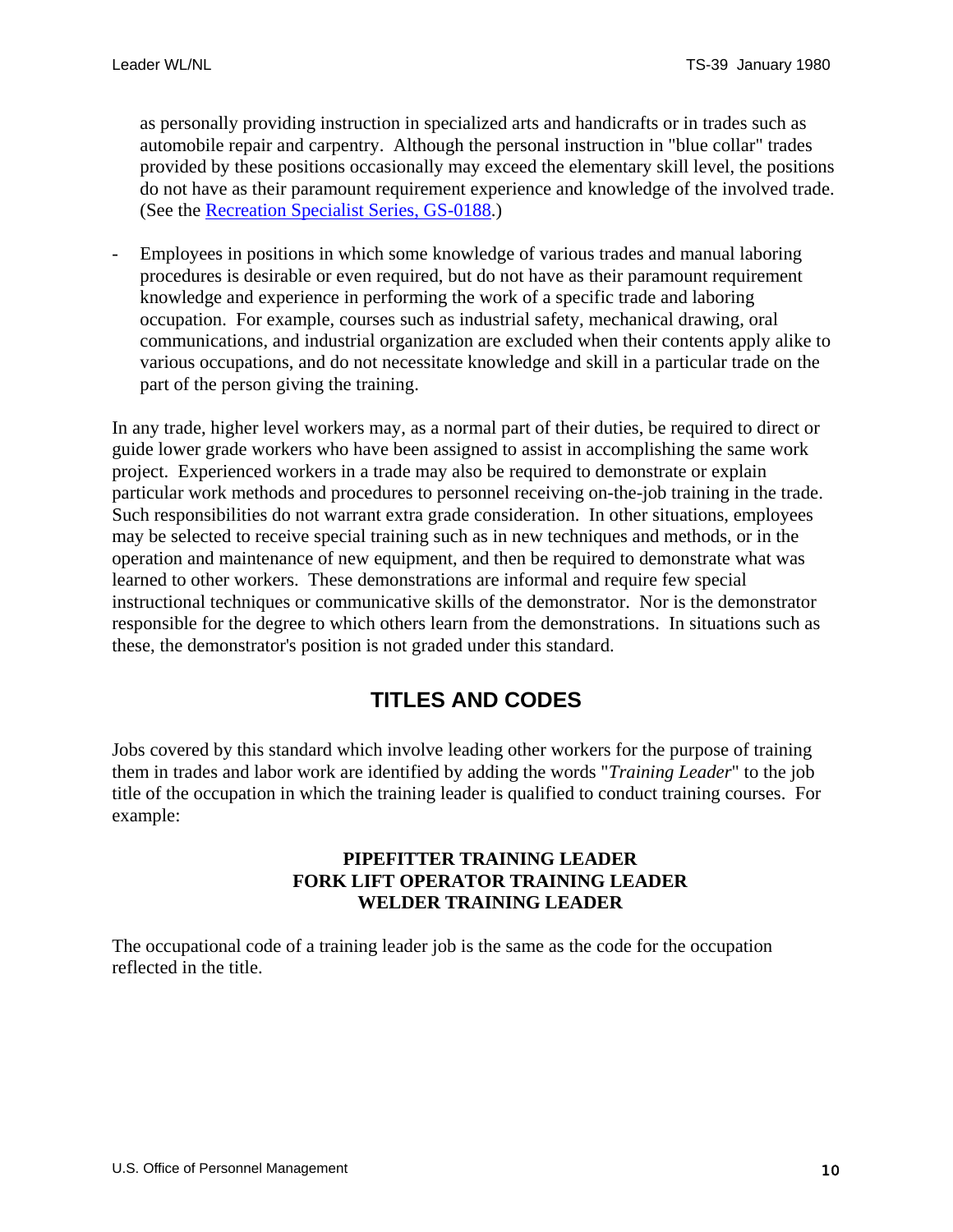# **JOB GRADING CRITERIA**

<span id="page-10-0"></span>Under this standard, training leader jobs are graded on the basis of (a) the grade level of trades and labor work involved and (b) the type of training leader job discussed below.

#### *GRADE LEVEL INVOLVED*

For the purpose of grading training leader jobs, the "grade level involved" is either (a) the grade level of the nonsupervisory work (target grade) for which the trainees qualify upon completion of the training course, or, if no target grade can be identified, (b) the highest nonsupervisory level of trade skill and knowledge required of the trainer. For example, if training in the operation of fork lifts qualifies the trainees for grade 5 fork lift operator work, the training leader job is graded on the basis of the grade 5 target grade. Similarly, if successful completion of a training course qualifies the trainees for grade 6 fork lift operator work, the training leader job is graded on the basis of the grade 6 target grade.

However, some training leaders conduct training courses which in themselves do not qualify students for jobs at specific target levels. Examples of such courses are special safety procedures and radiological controls. The class may consist of students at the same grade level or at various grade levels of an occupation. In situations such as these, in which no target grade is identifiable, the training leader job is graded on the basis of the highest nonsupervisory level of trade skill and knowledge required of the trainer. For example, if the class consists of workers some of whom are at grade 10 and others at grade 11, but the trade skill and knowledge required of the trainer is at grade 10, then the training leader job is graded on the basis of the grade 10 level and not the grade 11 level.

A minimum of **three** workers led in the performance of training assignments is required for coverage as a training leader under this standard. However, except for this minimum requirement, the number of students in the training class, their occupation, and grade level do not affect the grade of the training leader.

In making the above determinations, consider the full range of courses and subject matter areas in which training is given by the training leader in question during the period of a full work cycle. For example, in formal apprenticeship programs such work cycles may involve several years.

#### *TYPE OF TRAINING LEADER JOB INVOLVED*

Before applying the grading table for training leaders, the type of training leader position being graded also must be determined as indicated below.

Note that as used in this standard, a "formal organized training program" is defined as a program of instruction which has been officially established by competent management authority to attain a specified objective or goal within a pre-planned time frame. It sets forth the planned and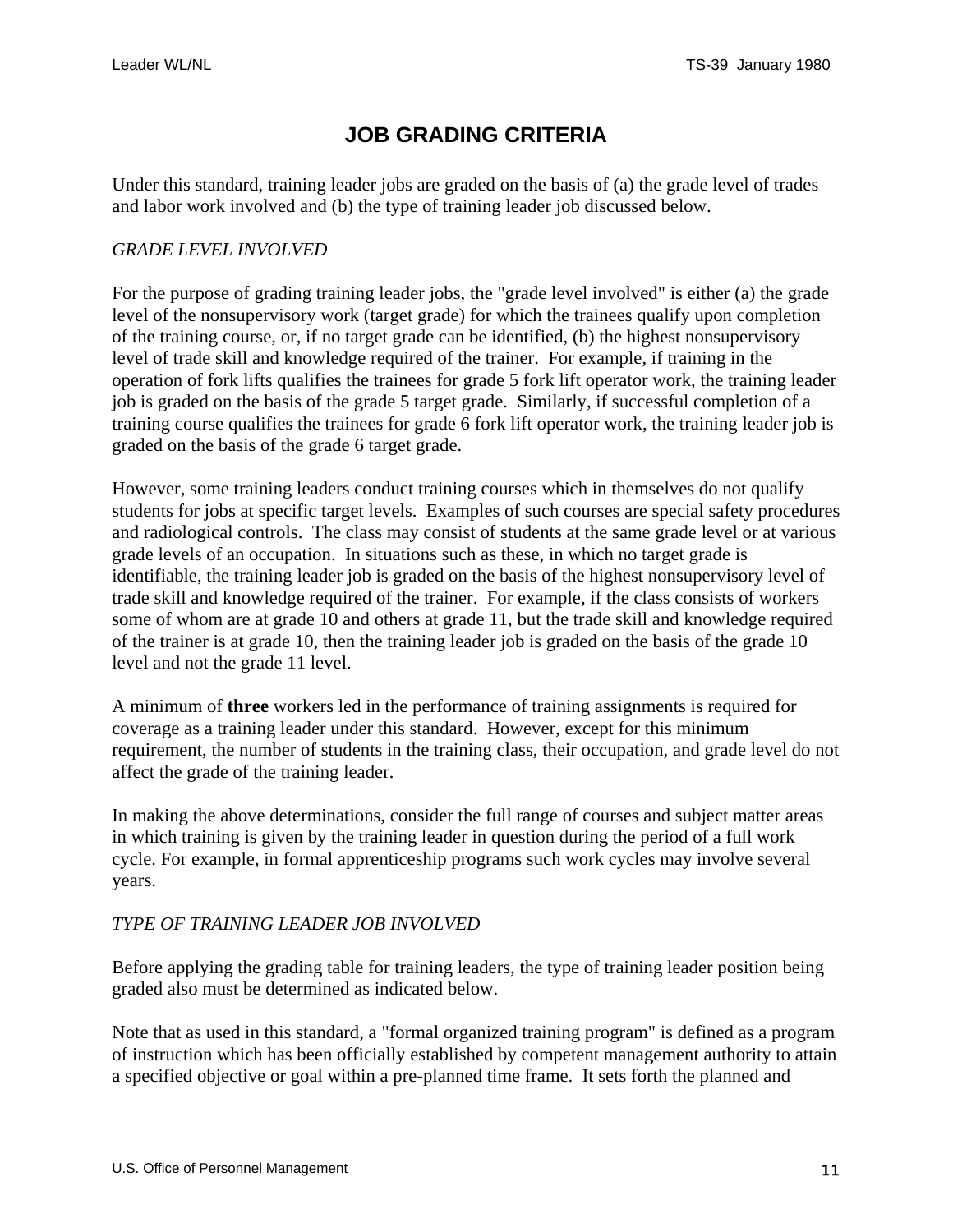<span id="page-11-0"></span>scheduled training to be accomplished commencing with the initial session until the completion of the course.

## **TRAINING LEADER TYPE A**

Training leaders, Type A, conduct training sessions under formal organized training programs designed to update, extend, or improve the skills of workers, or to cross train full performance workers of one trade to an intermediate skill level of another trade. Type A training sessions either (a) stress practical training involving little or no classroom type instruction, or (b) involve training in limited, narrow, or specialized aspects of a particular trade, such as blueprint reading or trade mathematics for machinists.

Training leaders, Type A, have as their paramount requirement experience in and knowledge of sufficient depth and range at the level of the particular trade at which they are giving training to permit them to conduct training sessions of this type. (As noted under the [WORK NOT](#page-8-0)  [COVERED](#page-8-0) section of this standard, when the contents of the training sessions conducted are applicable alike to various occupations, and do not necessitate as a paramount requirement knowledge and experience in a particular trade, the positions of the persons conducting the training are excluded from coverage and are not graded as those of training leaders under this standard). In addition to the paramount requirement for trade experience and knowledge, training leaders must also be able to communicate effectively with students, both by oral means and by demonstrating work methods and techniques, particularly when utilizing on-the-job training methods. They are skilled in observing and testing students to determine their progress and performance.

Typical of this type of training are the following:

- 1. Updating or extending the skills of full performance workers in the methods, techniques, practices, tools, and manual skills of their trade when these are modified by the special requirements of reactor plant work, radiological controls, and special safety procedures.
- 2. Training full performance workers in the application of a special skill, such as silver brazing, to their particular trade.

Training leaders, Type A, conduct training sessions in which the practical aspects of the trade are emphasized, usually utilizing the on-the-job method of instruction. The proper technique or method of operation is demonstrated and explained to the worker who, subsequently, tries to duplicate it. Testing is done by observation as the worker performs the complete operation. Instruction in subjects involving trade theory is seldom included. These training programs are usually of short duration, extending over a period of a few days to a few weeks.

There are occasions when the classroom method of instruction is employed as in a program designed to train individuals how to perform their duties on nuclear powered vessels or to teach some narrow or specialized aspect of the trade such as blueprint reading, characteristics of materials, or trade mathematics. Training leaders, Type A, typically conduct such training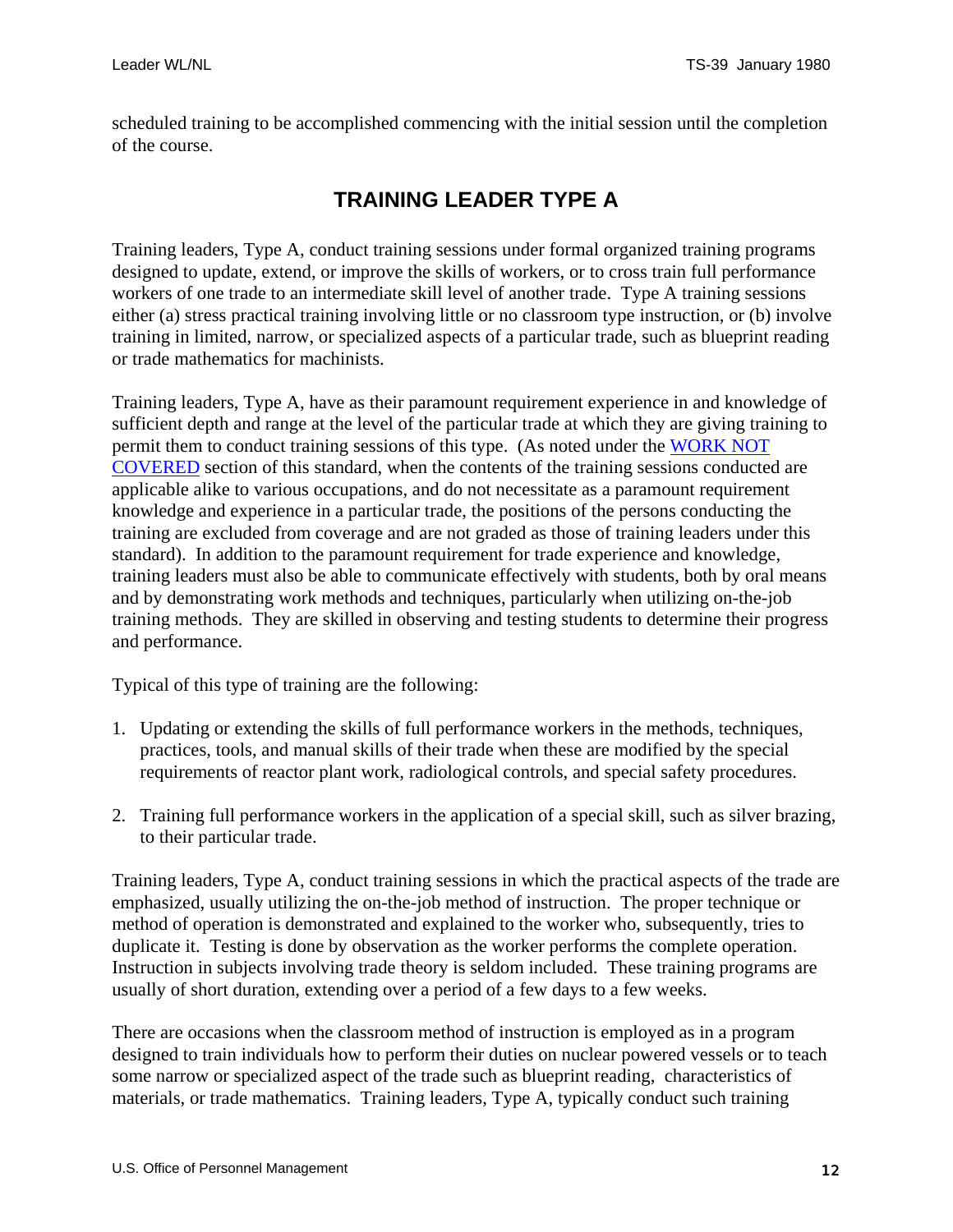<span id="page-12-0"></span>classes involving a single course which may or may not qualify the worker for a higher skill level of the trade upon completion of the course. They develop and revise daily lesson plans indicating the subject matter to be covered, the training materials to be used, and the method of presentation; develop and administer quizzes or informal examinations to test progress of class and, for certification and recertification purposes, administer and grade written, practical, and oral exams; maintain a record of each student's performance rating; offer counsel and guidance to students striving to improve performance; and report disciplinary problems to shop supervision.

### **TRAINING LEADER TYPE B**

Training leaders, Type B, conduct training sessions under formal organized training programs which cover all phases of a recognized trade or line of work and are designed to progressively improve the student's skills. These training programs combine the on-the-job and classroom methods of instruction in the theory and practices of the trade or line of work. Examples of such programs are apprenticeship training plans or similar formalized plans such as those for advancing helpers to an intermediate target level or through all intermediate skill levels culminating at the full performance level.

Training leaders, Type B, typically conduct courses covering two or more different areas of the particular trade or line of work in which training is given, including the trades and labor occupational knowledge, skills, techniques, methods, procedures, and practices involved (for example, concurrently conducted courses in blueprint reading and characteristics of materials; or trade drawing, machine setup, and fabrication of parts).

Because of the breath of knowledge and skills in which training is given, Type B training leaders have as their paramount requirement full knowledge and experience at the target level of the trade for which personnel are being trained. They must be knowledgeable of all phases of the trade appropriate to the target level so as to provide such personnel as apprentices, trainees, and helpers with the background knowledge and information required to perform at the target level and to provide a foundation for adjustment to future technological changes affecting the trade. This includes an intensive understanding of the use of measuring devices, precision instruments, tools, machinery, safety procedures, and materials used in the specific trade. They must also have the ability to utilize various instructional methods so that others will gain knowledge of the safety precautions, work sequences, procedures, and other trade practices consistent with the objectives to be accomplished. As appropriate with the objectives, they may be required to have knowledge of related subjects such as written and oral communications, shop mathematics, trade science, trade theory, and organizational relationships, policies, and practices that are usually taught in formalized programs such as apprenticeship programs.

In conducting training courses, training leaders, Type B, also furnish input in developing course outlines, job breakdowns, and testing and evaluation materials in the form of technical data, interpretation of specialized terminology, and information gained from personal experience, study of technical orders, trade magazines, and manufacturer's manuals, and completion of courses conducted by manufacturers or Federal agencies.